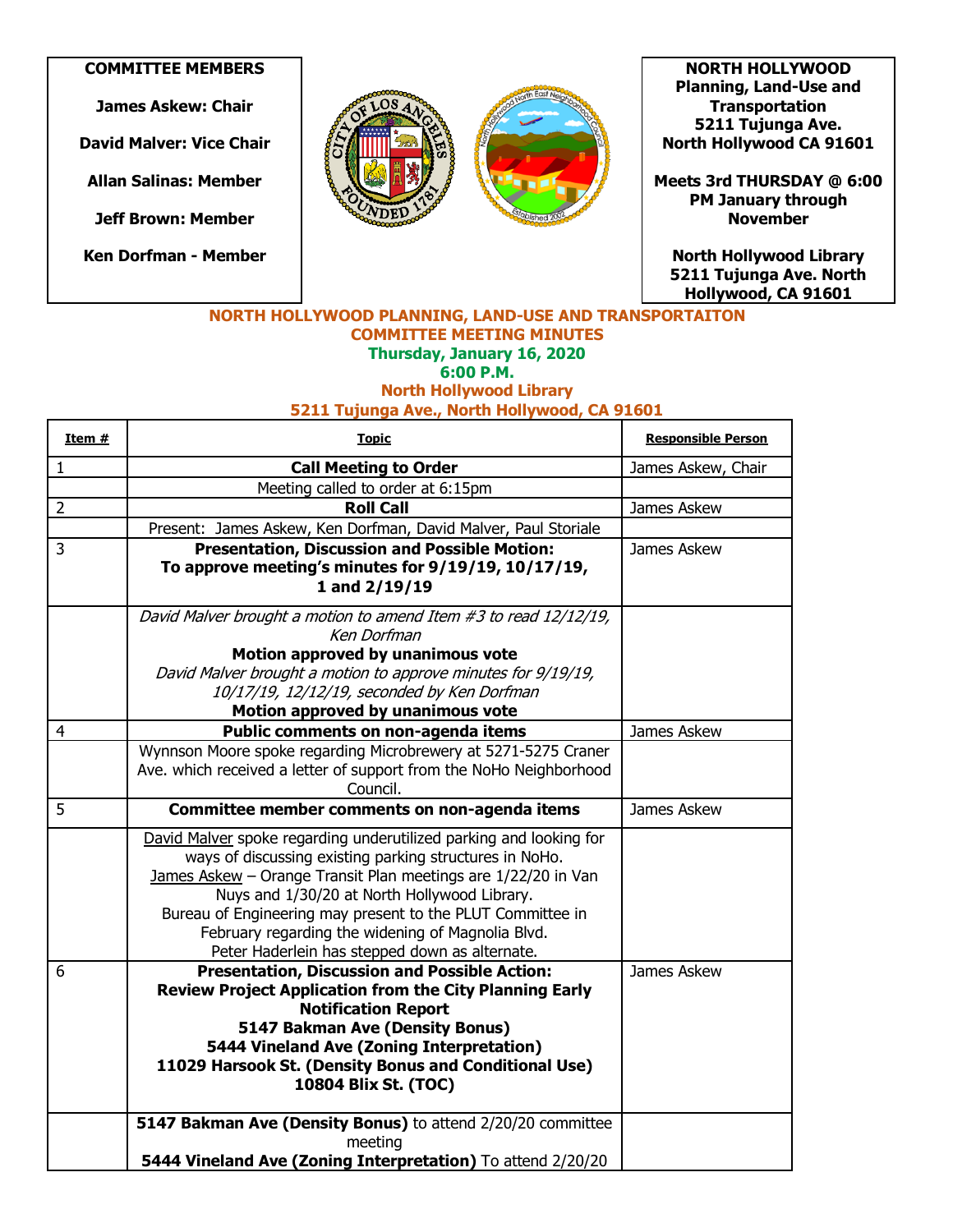|                | committee meeting<br>11029 Harsook St. (Density Bonus and Conditional Use)<br>Possibly will attend 2/20/20 committee meeting<br>10804 Blix St. (TOC)<br>No response has been received.                                                                                                                                                                                                                              |                                 |
|----------------|---------------------------------------------------------------------------------------------------------------------------------------------------------------------------------------------------------------------------------------------------------------------------------------------------------------------------------------------------------------------------------------------------------------------|---------------------------------|
| $\overline{7}$ | <b>Presentation, Discussion and Possible Action:</b><br>Select a new Vice Chair for the PLUT Committee                                                                                                                                                                                                                                                                                                              | James Askew                     |
|                | Item #7 was tabled.                                                                                                                                                                                                                                                                                                                                                                                                 |                                 |
| 8              | <b>Presentation, Discussion, and Possible Action:</b><br>Proposal to submit a CIS in favor of Council File 19-<br>0604, an ordinance to bar idling vehicles                                                                                                                                                                                                                                                         | Peter Haderlein                 |
|                | Item #8 was tabled.                                                                                                                                                                                                                                                                                                                                                                                                 |                                 |
| 9              | <b>Presentation, Discussion, and Possible Action:</b><br>Review changes to SB 50 (The More Homes Act) and draft a<br>letter for review by the full Council starting the NC's position<br>on the bill.                                                                                                                                                                                                               | Peter Haderlein                 |
|                | PLUT took no position on Item 8 and agreed that this item should be<br>moved to the Neighborhood Council.                                                                                                                                                                                                                                                                                                           |                                 |
| <i>10</i>      | <b>Presentation, Discussion, and Possible Action:</b><br>Write a letter to the business owners and property owners<br>regarding cleanliness issues in the parking lot of 5166<br>Lankershim Blvd.                                                                                                                                                                                                                   | James Askew                     |
|                | Item #10 was tabled for 90 days                                                                                                                                                                                                                                                                                                                                                                                     |                                 |
| 11             | Presentation, Discussion, and Possible Action:<br>Review letter to Councilman Paul Krekorian requesting<br>scheduled sidewalk power washing across the Arts District<br>in front of Bars, Restaurants, and Regular food Vendor<br>Locations. Currently, the NoHo Business Improvement<br>District has limited its monthly cleanup to four hours across<br>the entire BID                                            | James Askew or<br>Paul Storiale |
|                | Ken Dorfman brought a motion to Review letter to Councilman Paul<br>Krekorian requesting scheduled sidewalk power washing across the<br>Arts District in front of Bars, Restaurants, and Regular food Vendor<br>Locations, Currently, the NoHo Business Improvement District has<br>limited its monthly cleanup to four hours across the entire BID,<br>seconded by David Malver<br>Motion passed by unanimous vote |                                 |
|                | <b>Presentation, Discussion, and Possible Action:</b>                                                                                                                                                                                                                                                                                                                                                               | James Askew                     |
| 12             | The Public Safety Committee and the Planning Land-Use and<br>Transportation committee should work together to create<br>LIGHT UP NOHO, a campaign to bring more light to Magnolia<br><b>Blvd. between Lankershim and Vineland</b>                                                                                                                                                                                   |                                 |
|                | No action was taken on Item #12.                                                                                                                                                                                                                                                                                                                                                                                    |                                 |
| 13             | <b>Presentation, Discussion, and Possible Action:</b><br>To write a letter to Councilmember Paul Krekorian<br>requesting that LADOT, BOE and any and all other relevant<br>agencies initiate a study to determine what traffic calming<br>measures would be appropriate to remediate ongoing safety<br>issues at the intersections of Lankershim/Vinland/Camarillo                                                  | James Askew                     |
|                | Item #13 was tabled.                                                                                                                                                                                                                                                                                                                                                                                                |                                 |
| 14             | <b>Presentation, Discussion, and Possible Action:</b><br>Review current conditions for developers and generate a list<br>of questions for the committee and/or full NC to ask of<br>developers                                                                                                                                                                                                                      | James Askew                     |
|                | The existing conditions were reviewed.                                                                                                                                                                                                                                                                                                                                                                              |                                 |
| 15             | <b>Presentation, Discussion, and Possible Action:</b><br>Update on Planning 101. Tentative date in early 2020                                                                                                                                                                                                                                                                                                       | James Askew                     |